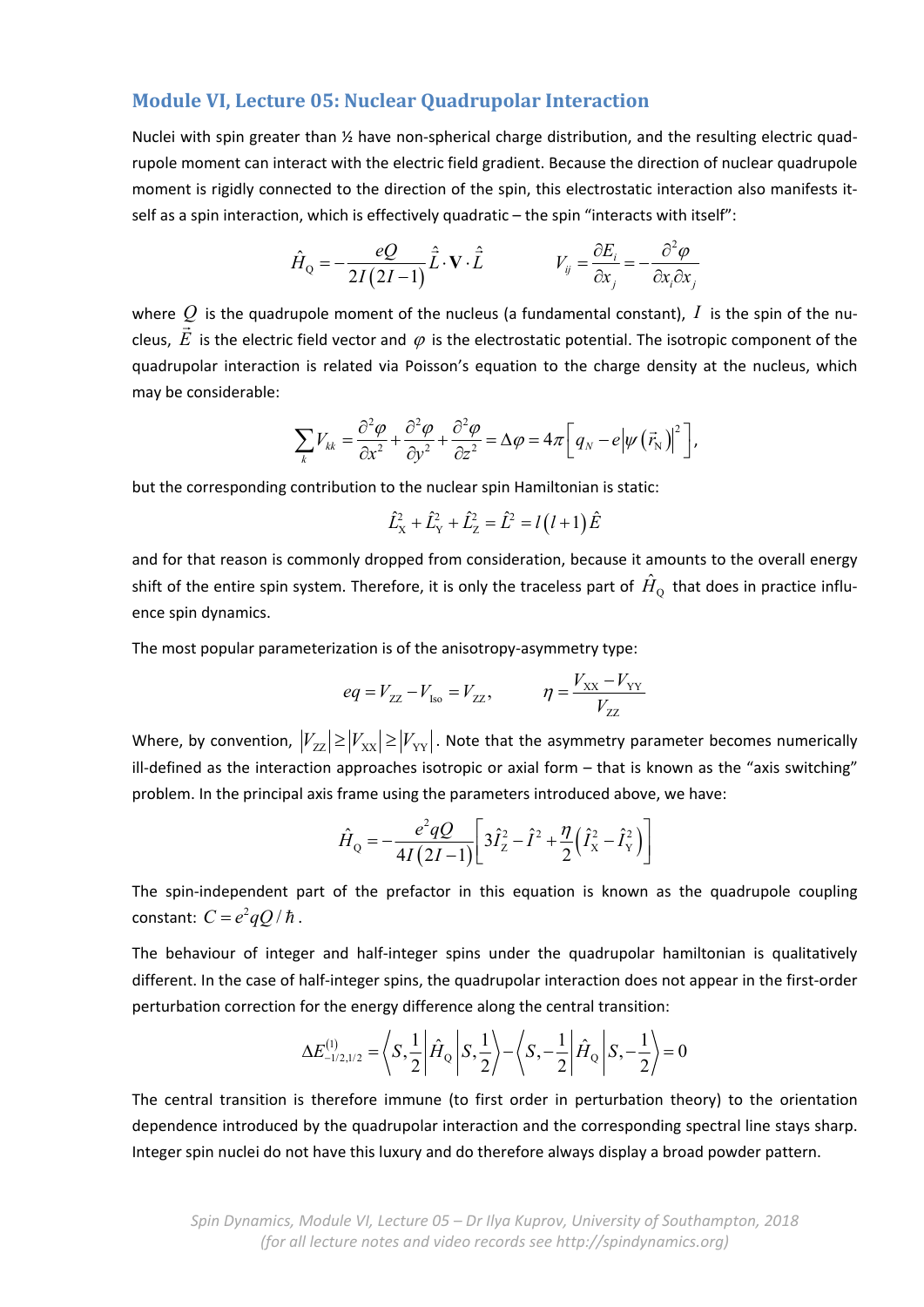

Fig 1. Quadrupolar powder patterns computed for  $^{14}N$  (left) and  $^{23}Na$  (right) nuclei with a small axial quadrupolar interaction. The sharp central transition is clearly visible for 23Na.

The second-order perturbation theory correction for the central transition does have a quadrupolar contribution and therefore the central transition becomes less sharp (due to the orientation dependence appearing in  $\Delta E^{(2)}_{-1/2,1/2}$ ) in systems where the quadrupole interaction is comparable in magnitude to Zeeman interaction with the applied magnetic field.

Quadrupolar interaction does not have rank‐0 or rank‐1 contributions and its irreducible spherical tensor form does therefore only have second rank components. In the principal axis frame:

$$
\hat{H}_{\text{Q}} = \frac{\sqrt{6}e^2qQ}{4I(2I-1)}\hat{T}^{(2)}_0 + \frac{e^2qQ\eta}{4I(2I-1)}\Big[\hat{T}^{(2)}_{-2} + \hat{T}^{(2)}_{2}\Big]
$$

Rotations relative to the principal axis frame are applied using the standard spherical tensor relation:

$$
\hat{\hat{R}}(\alpha,\beta,\gamma)\hat{T}_{m}^{(2)}=\sum_{m=-2}^{2}\hat{T}_{m}^{(2)}\mathfrak{D}_{m^{\prime},m}^{(2)}(\alpha,\beta,\gamma)
$$

Where the second rank spherical tensor operators for quadratic spin interactions are:

$$
\hat{T}_{\pm 2}^{(2)} = \frac{1}{2} \hat{L}_{\pm}^2, \qquad \hat{T}_{\pm 1}^{(2)} = \pm \frac{1}{2} \Big( \hat{L}_Z \hat{L}_{\pm} + \hat{L}_{\pm} \hat{L}_Z \Big), \qquad \hat{T}_0^{(2)} = \sqrt{\frac{2}{3}} \Big( \hat{L}_Z^2 - \frac{1}{4} \Big( \hat{L}_+ \hat{L}_- + \hat{L}_- \hat{L}_+ \Big) \Big)
$$

and the Wigner functions  $\mathfrak{D}^{(2)}_{m,n}=e^{-im\alpha}d^{(2)}_{m,n}\big(\beta\big)$  $\mathfrak{D}^{(2)}_{\scriptscriptstyle{m,n}}=e^{-im\alpha}d_{\scriptscriptstyle{m,n}}^{(2)}\big(\beta\big)e^{-in\gamma}$  are tabulated below.

|                  | $d_{m,2}^{(2)}$                 | $d_{m,1}^{(2)}$                           | $d_{m,0}^{(2)}$                  | $d_{m,-1}^{(2)}$                          | $d_{m,-2}^{(2)}$                |
|------------------|---------------------------------|-------------------------------------------|----------------------------------|-------------------------------------------|---------------------------------|
| $d_{2,n}^{(2)}$  | $(1+\cos \beta)^2$              | $(1+\cos \beta)\sin \beta$                | $\sqrt{\frac{3}{8}}\sin^2\beta$  | $\frac{(1-\cos\beta)\sin\beta}{\beta}$    | $(1-\cos \beta)^2$              |
| $d_{1,n}^{(2)}$  | $(1+\cos \beta)\sin \beta$      | $\frac{\cos \beta - 1}{2} + \cos^2 \beta$ | $-\sqrt{\frac{3}{8}}\sin 2\beta$ | $\frac{\cos \beta + 1}{2} - \cos^2 \beta$ | $(1-\cos\beta)\sin\beta$        |
| $d_{0,n}^{(2)}$  | $\sqrt{\frac{3}{8}}\sin^2\beta$ | $\sqrt{\frac{3}{8}}\sin 2\beta$           | $3\cos^2\beta-1$                 | $-\sqrt{\frac{3}{8}}\sin 2\beta$          | $\sqrt{\frac{3}{8}}\sin^2\beta$ |
| $d^{(2)}_{-1,n}$ | $(1-\cos\beta)\sin\beta$        | $\frac{\cos \beta + 1}{2} - \cos^2 \beta$ | $\sqrt{\frac{3}{8}}\sin 2\beta$  | $\frac{\cos \beta - 1}{2} + \cos^2 \beta$ | $(1+\cos\beta)\sin\beta$        |
| $d^{(2)}_{-2,n}$ | $(1-\cos \beta)^2$              | $(1-\cos\beta)\sin\beta$                  | $\sqrt{\frac{3}{8}}\sin^2\beta$  | $(1+\cos\beta)\sin\beta$                  | $(1+\cos \beta)^2$              |

It is in practice rarely necessary to type all this into a computer or work with explicit trigonometric represenations of Wigner functions – all of the functions and relations given above are already implemented into mainstream simulation software. *Mathematica 8.0* and above, in particular, would generate Wigner functions on demand.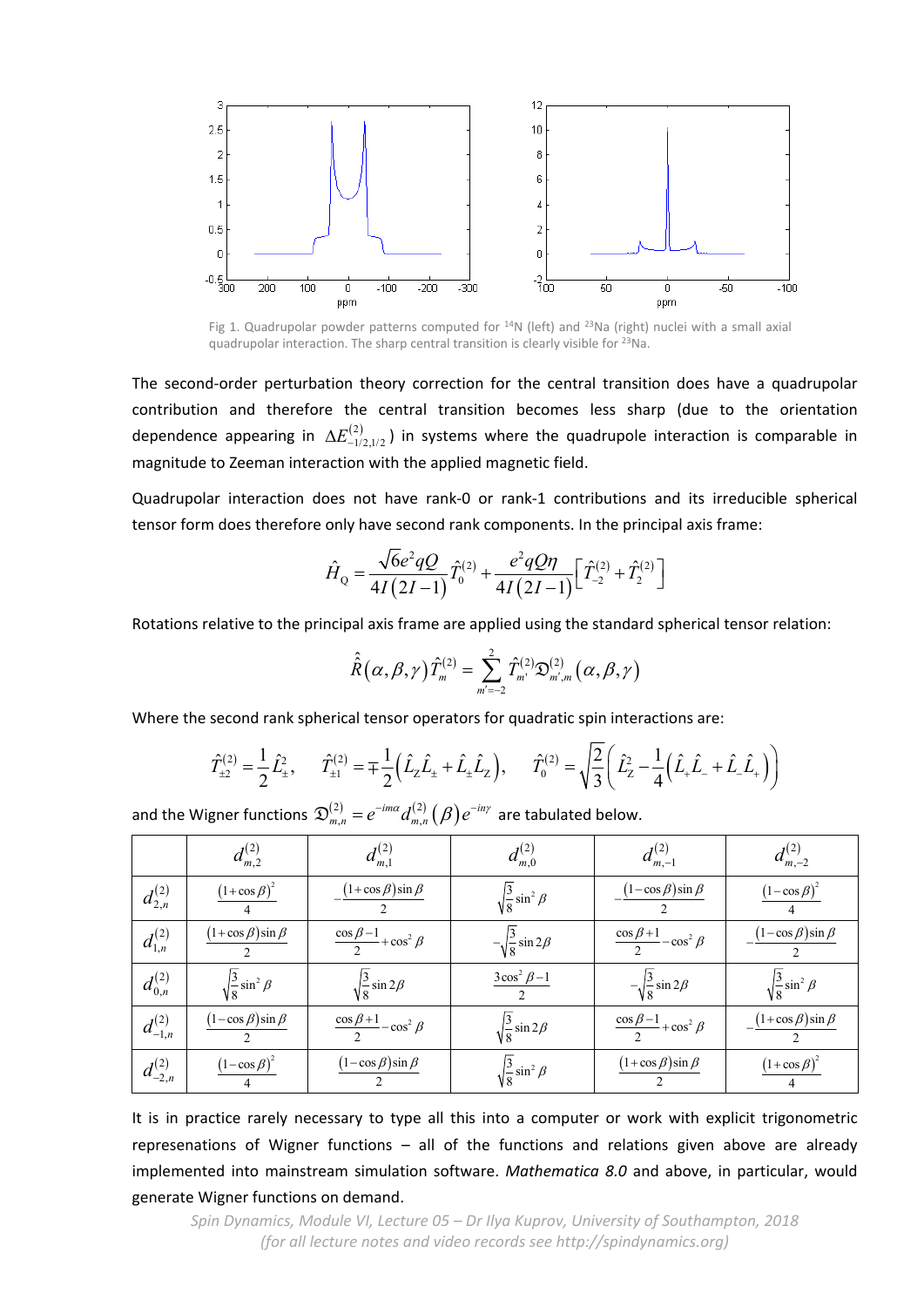## **Quadrupolar relaxation in liquid phase**

Because quadrupolar interaction is traceless, it is averaged out in liquids by fast isotropic molecular rotation and only contributes indirectly to the relaxation processes. In non-viscous isotropic liquids at high magnetic field the contributions of quadrupolar processes to the relaxation rates are:

$$
\frac{1}{T_1} = \frac{3}{200} \frac{(2I+3)C^2}{I^2(2I-1)} \left(1 + \frac{\eta^2}{3}\right) \left[ \frac{\tau_C}{1 + \omega_0^2 \tau_C^2} + \frac{4\tau_C}{1 + 4\omega_0^2 \tau_C^2} \right]
$$

$$
\frac{1}{T_2} = \frac{1}{400} \frac{(2I+3)C^2}{I^2(2I-1)} \left(1 + \frac{\eta^2}{3}\right) \left[9\tau_C + \frac{15\tau_C}{1 + \omega_0^2 \tau_C^2} + \frac{6\tau_C}{1 + 4\omega_0^2 \tau_C^2}\right]
$$

where, in addition to the symbols defined above,  $\omega_0$  is the nuclear Zeeman frequency and  $\tau_{\rm c}$  is the rotational correlation time.

#### **Quadrupolar coupling in the rotating frame**

Quadrupolar interactions have electrostatic origin and can therefore be large – the rotating frame approximation must therefore take into account the fact that the  $\| \omega_0 \hat{L}_z \| \gg \| \hat{H}_0 \|$  condition does not always hold. For the spherical tensor expansion of the quadrupolar Hamiltonian:

$$
\hat{H}_{Q}^{R}(t) = e^{-i\omega_{0}\hat{L}_{Z}t} \hat{H}_{Q} e^{+i\omega_{0}\hat{L}_{Z}t} = e^{-i\omega_{0}\hat{L}_{Z}t} \left[ \sum_{m=-2}^{2} q_{m}^{(2)} \hat{T}_{m}^{(2)} \right] e^{+i\omega_{0}\hat{L}_{Z}t} =
$$
\n
$$
= \sum_{m=-2}^{2} q_{m}^{(2)} \left[ e^{-i\omega_{0}\hat{L}_{Z}t} \hat{T}_{m}^{(2)} e^{+i\omega_{0}\hat{L}_{Z}t} \right] = \sum_{m=-2}^{2} q_{m}^{(2)} e^{-im\omega_{0}t} \hat{T}_{m}^{(2)}
$$

To the zeroth order in the average Hamiltonian theory, only one second rank term survives:

$$
\langle \hat{H}_{Q}^{R} \rangle_{0} \approx \frac{\omega_{0}}{2\pi} \int_{0}^{2\pi/\omega_{0}} \hat{H}_{Q}^{R}(t) dt = ... = q_{0}^{(2)} \hat{T}_{0}^{(2)}
$$

The first order term, however:

$$
\left\langle \hat{H}_{Q}^{R}\right\rangle_{1} \approx -i\frac{\omega_{0}}{4\pi} \int_{0}^{2\pi/\omega_{0}} \int_{0}^{t} \left[\hat{H}_{Q}^{R}\left(t\right),\hat{H}_{Q}^{R}\left(t'\right)\right]dt'dt = ... = -\frac{i\pi}{2\omega_{0}} \sum_{m=-2}^{2} q_{-m}^{(2)} q_{m}^{(2)} \left[\hat{T}_{-m}^{(2)},\hat{T}_{m}^{(2)}\right]
$$

has contributions from spherical tensors operators up to  $\hat T^{(3)}_0$  and Wigner functions up to  $\mathfrak{D}^{(4)}_{m,n}$  . In situations where the first-order term is significant, this complicates the experiments because the fourthrank Wigner functions survive the traditional 54.73° magic angle spinning.

### **Quadrupolar coupling under MAS**

Using standard pertrubation theory arguments for the rotating frame transformation with respect to the Zeeman Hamiltonian  $\hat{H}_0 = \omega_0 \hat{L}_\text{Z}$ , we get the following frequency for the central transition:

$$
\omega_{-1/2,1/2} = \left(\frac{e^2 qQ}{4I(2I-1)}\right)^2 \frac{3-4I(I+1)}{\omega_0} \Big[ \left(\text{rank } 0\right) + \left(\text{rank } 2\right) + \left(\text{rank } 4\right) \Big]
$$

where the terms in brackets are rather large and only their spherical tensor rank has been indicated. The primary difficulty stems from the presence of the fourth‐rank terms in this expression – they transform under the fourth‐rank Wigner functions that do not average to zero under magic angle spinning, meaning that MAS spectra of systems with large quadrupolar interactions are still broad.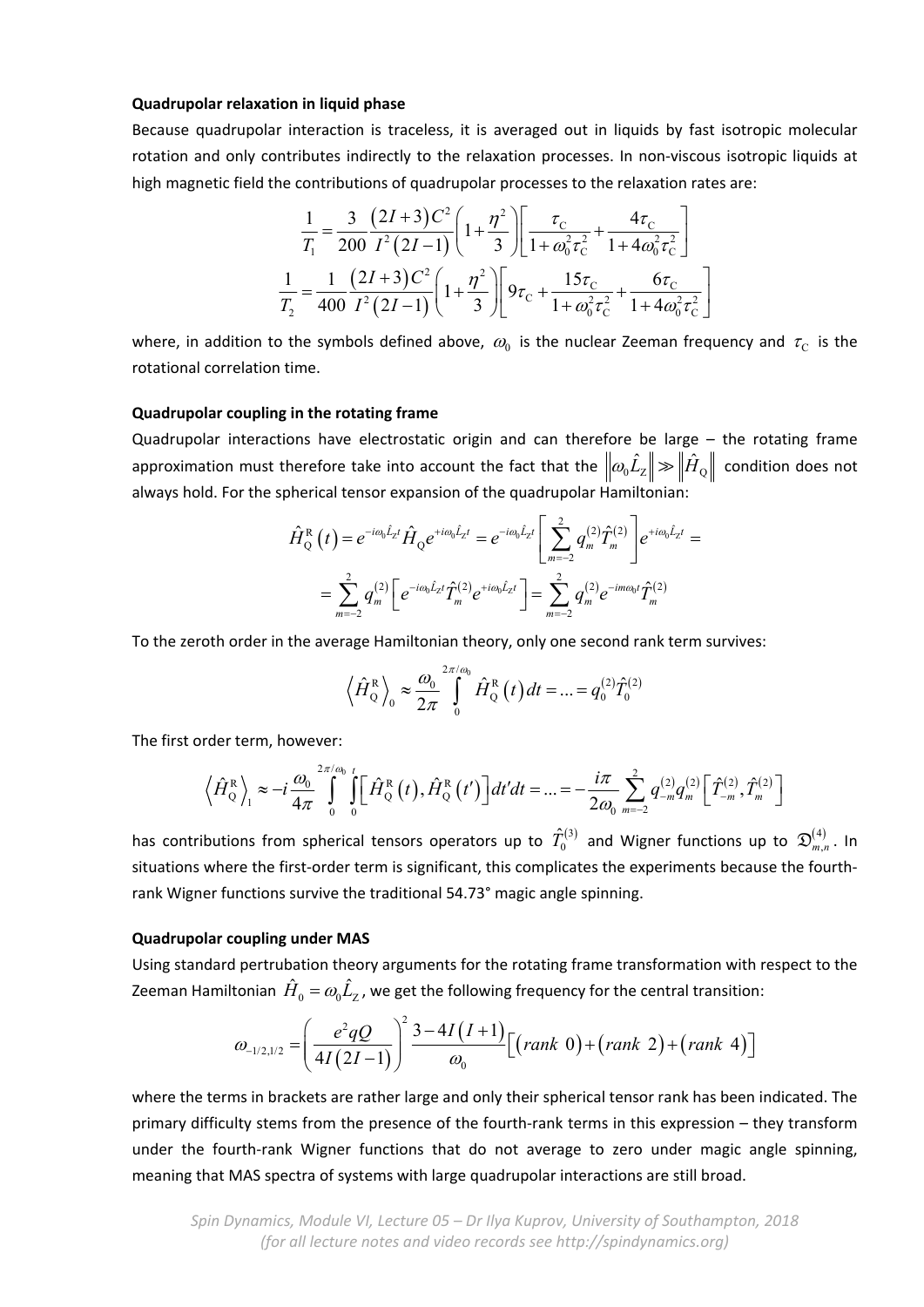One way around this problem is the double rotation (DOR) technique – sample is spun at two angles (magic angle and either 30.6° or 70.1°) simultaneously. The second angle corresponds to the roots of  $\mathfrak{D}_{0,0}^{(4)}$  Wigner function:

$$
\mathfrak{D}_{0,0}^{(4)}(\alpha,\beta,\gamma) = \frac{1}{8} (35 \cos^4 \beta - 30 \cos^2 \beta + 3)
$$

and acts to average it out. The DOR technique is very challenging on the instrumental side – it involves one rotor spinning inside another at a considerable (upwards of a kHz) frequency.



Fig 2. DOR probe from David Bryce (University of Ottawa, Canada).



Fig 3. 17O NMR spectra of cristobalite from the 1990 JMR paper by Alex Pines group.

Another way, called Dynamic Angle Spinning (DAS), uses a single spinning angle, but changes it as the experiment proceeds in such a way as to compensate the effects of the second‐ and fourth‐ order terms. In practice, the system is allowed to evolve for a period of time at a specific spinning angle  $\theta_1$ , then the rotation axis is flipped to a different angle  $\theta_2$  and the system is allowed to evolve for a pre‐calculated refocussing time, which is a function of the two angles. At the end of that time, the second and fourth rank terms are refocussed and only the isotropic contribution effectively remains. The echo time is then incremented in the indirect dimension. The magnetizaton can either be sampled at the echo maximum (producing a 1D NMR trace) or at all points after the echo maximum, producing a 2D spectrum with broad powder patterns in the direct dimension and sharp isotropic lines in the indirect dimension.

Both DOR and DAS have the disadvantage of requiring dedicated hardware. Only magic angle spinning hardware is available commercially however, and it is therefore advisable to find a technique that would only use spinning at the magic angle. Such a technique was developed by Lucio Frydman and co-workers; it

became known as Multiple Quantum Magic Angle Spinning (MQMAS). It is conceptually similar to DAS, but the refocussing is achieved by switching the coherence order of the evolving magnetization rather

than the Hamiltonian. The first sequence block is used to excite multiple‐quantum coherence, which is evolved for a time  $t_1$ , then converted into a single‐quantum coherence, which exhibits a spin echo after a predictable period of time  $kt_1$ . This echo signal is recorded and the evolution period  $t_1$ is ioncremented in the indirect dimension. The result (1D or 2D spectrum, depending on the acquisition mode) is very similar to DAS. The Fig 4. Block schematic of the MQMAS pulse sequence.



*Spin Dynamics, Module VI, Lecture 05 – Dr Ilya Kuprov, University of Southampton, 2018 (for all lecture notes and video records see http://spindynamics.org)*